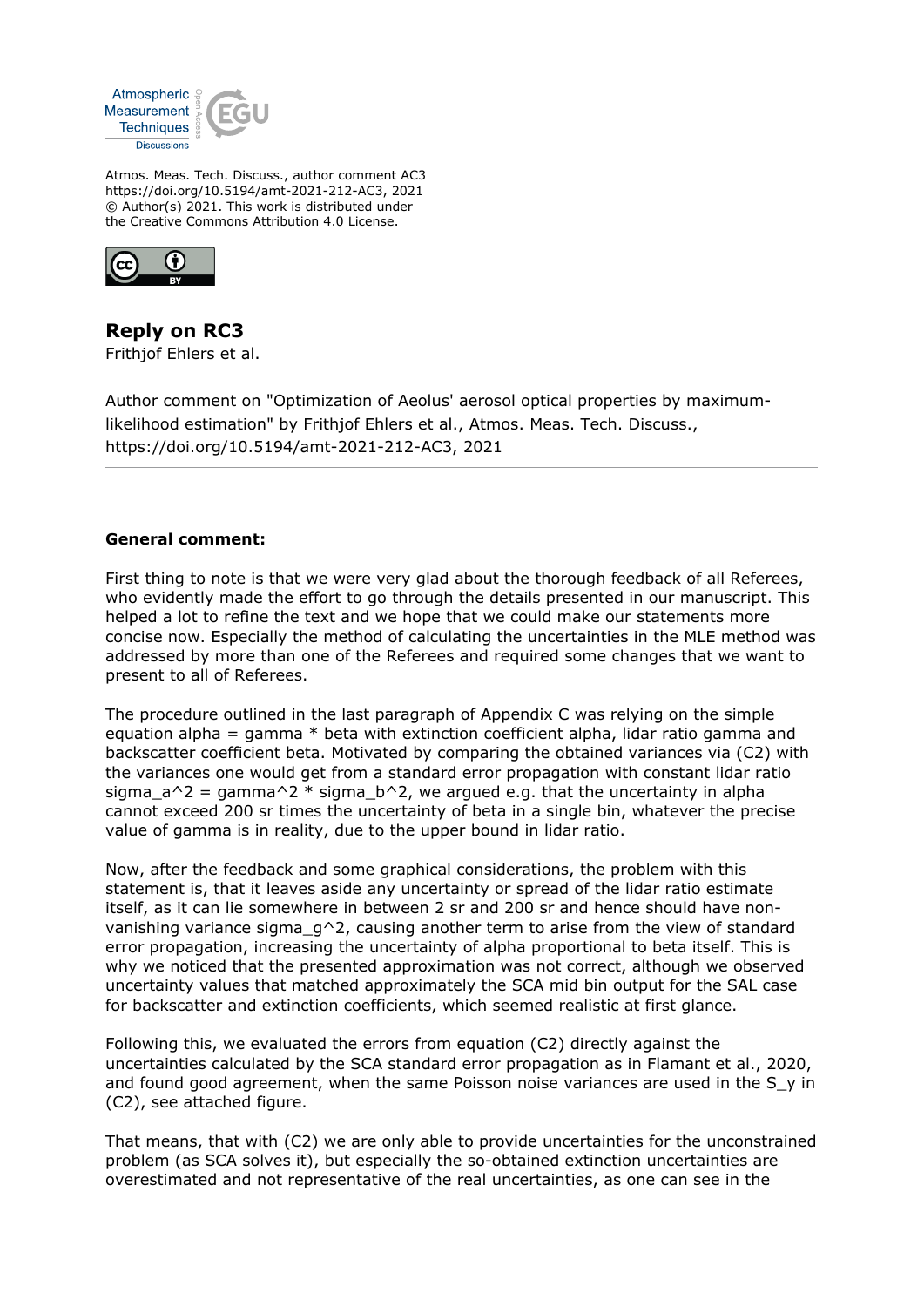comparison of SCA and MLE in the simulation cases.

In lack of a representative alternative for uncertainty estimation we decided to delete the lidar ratio and extinction uncertainties of the MLE solutions in Figures 5 and 6, for now, stating that there is no representative error estimate available yet. The challenge of reporting representative uncertainty estimates is now being stressed in the abstract and conclusion and will require future investigation.

**To Referee 3:** It would be helpful to get more detailed feedback on the proposed "Monte-Carlo" procedure for observational data, because we are curious but did not fully understand the remark you made. However, the error estimates in section 4.3 and 4.4 are not essential for the main purpose of the investigation, because the increased precision of the MLE (and therefore its main advantage) is readily demonstrated in sections 4.1-4.4 against simulation cases and reference data. Due to the virtually identical forward model, the precision of the MLE is always higher than or on the order of the SCA.

# **Regarding the comments of Referee 3:**

 While the remarks on the uncertainty estimation have been very helpful, as described above, we also want to address your second concern on the main cause of the improvements of the MLE. The forward models for SCA and MLE are virtually identical, besides the included variable transforms. That implies that the only qualitative difference between the methods is the constraints. These are now acknowledged as a-priori knowledge, making a stricter differentiation between an explicit cost function term and arpiori knowledge in general. Without these constraints, the MLE would lack the physical information to identify signal noise (see equations A7 and A8 in Appendix A) in the first place. In order to illustrate this influence more convincingly, we attached a comparison of real data case 1 processed with and without constraints. This underlines, that the dust plume (SAL) retrieved with MLE without constraints is disrupted similarly to SCA results in all aerosol optical properties. We hope to have made suitable modifications to to clarify this better, please find them outlined in the answers to your comments below. All noted grammar and spelling errors have been adopted without explicit mentioning.

*P3 L77. A positivity constraint on quantities where zero is a valid and common expected value will produce a bias. The authors mention this in the context of the SCA algorithm, but this is also a concern in the new algorithm. It might be better not to include the positivity constraint on backscatter and extinction in the new algorithm. Have the authors tried their MLE method without the positivity constraints?*

Yes, we tried this. The MLE method without any constraints shows no advantage over the SCA, since the observed signal values can be perfectly fitted to. Without the zero-flooring, the SCA produces oscillatory extinction results as in Figure 10 in https://earth.esa.int/eog ateway/documents/20142/37627/Aeolus-Data-Innovation-Science-Cluster-DISC-Level-2Auser-guide.pdf. Comparably bad solutions are obtained using MLE without constraints.

We added after equation (14):

"It is important to mention that it is only the a-priori knowledge in form of the boxconstraints that makes the MLE solution distinct from the algebraic SCA solution (without zero flooring, see section 6.2.2.1 in Flamant et al. 2020), because this algebraic solution corresponds to the exact signal values in y and therefore to  $J_{\text{S}}$  (obs)=0, which is the global minimum to the unconstrained counterpart of problem (14)."

*p10 Box constraints. I think its possible that adding constraints has a smaller impact on improving the results than the other improvements: using raw measurements and uncertaintites in a coupled retrieval.*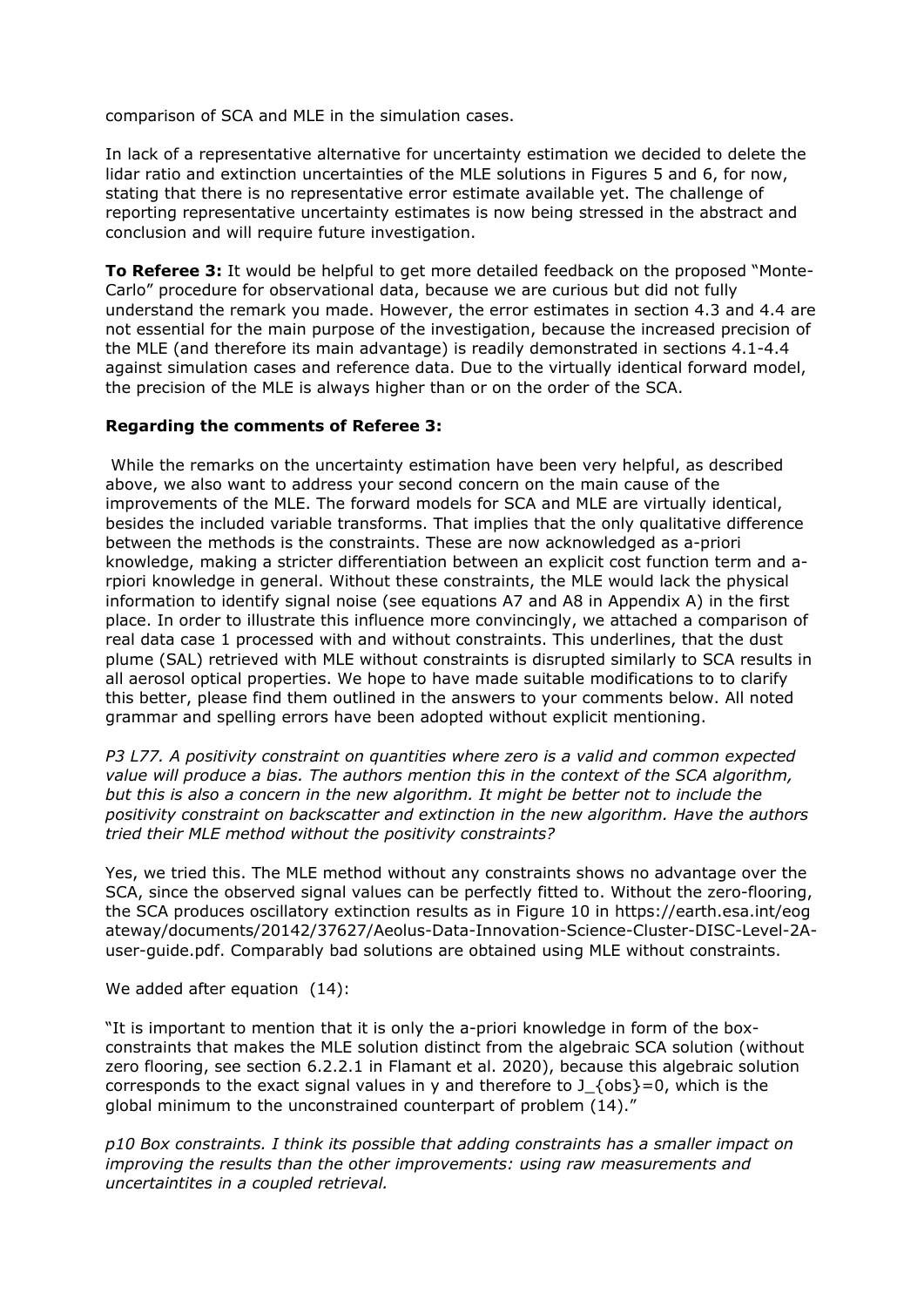The forward model equations used by SCA and by MLE are virtually identical and differ only in terms of some variable transforms between optical depth, lidar ratio, backscatter and extinction, see section 3. So it is indeed the a-priori knowledge in form of the constraints that causes the improvements.

*Additionally, the constraints have potential negative consequencs: (1) that they could lead to bias (similar to what happens in SCA) and (2) that they make propagation of the uncertainty very difficult. Have the authors attempted the MLE retrieval without adding the box constraints? It would be useful to compare results with and without using the box constraints. If they are just as good, eliminating the box constraints would eliminate the two issues mentioned above. If they are not as good, the comparison would give a clearer view of the impact of the different improvements.*

This is a good point and has not been made entirely clear in the manuscript either, but as mentioned above: Solving the MLE without box-constraints is essentially a more complicated way to converge to the algebraic SCA solution (without zero-flooring), which is not favourable.

*P19, L469 "This is mainly due". Similar to the previous comment. This statement is made without any analysis to suggest how the different algorithm features dominate the improvements. The authors should assess the impact of the box constraints separately, to support this statement that it is the dominant cause of improved results.*

For the above mentioned reasons, the SCA essentially is this benchmark. So, we do not intend to include an analysis of the "MLE without constraints", as it would just illustrate the oscillatory behaviour outlined in section 6.2.2.1 in Flamant et al. 2017.

*P6 Eqs 2 and 3. P21, Eqs A4 and A5. Very little is said about the cross-talk constants C1, C2, C3 and C4. The top of page 7 seems to imply the constants are known, but in fact they are very challenging to determine and have significant uncertainty associated with them. More information is needed about how these are determined and what are typical values for Aeolus. This is also important for the discussion of the correlated errors and for understanding the magnitude of that problem.*

We agree, the typical magnitudes for C1...C4 should be added. For the calculation of the calibration coefficients please see the L2A ATBD (Flamant et al. 2020, updated 8th Juli) section 6.5 and the stated reference document RD25 "Generation of AUX\_CAL Detailed Processing Model Input/Output data definition" available at https://earth.esa.int/eogatewa y/documents/20142/37627/Aeolus-AUX-CAL-IODD-DPM.pdf . To add this essential information in the text, we included just above section 3.1:

"The instrument is calibrated with measurements from dedicated instrument calibration modes (Reitebuch et al., 2018a) and the cross-talk coefficients C  $\{1...4\}$  are determined according to Flamant et al., 2020 and the procedure in Dabas, 2017. At  $(p,t,f) = (1000$ hPa, 300 K, 0 MHz) C\_1 and C\_4 equal 1 by definition. The other coefficients then typically take values about  $C_2 \approx 0.5$  and  $C_3 \approx 1.25$ . For the rest of this work, we assume the calibration as known and do not include the contribution of calibration errors in the results. The calibration cannot be perfect in reality, but is likewise input to all algorithms, which guarantees a fair comparison of retrieval precision in Sections 4.3 and 4.4."

We also include in the abstract now:

"The increased precision of MLE with respect to SCA is demonstrated by increased horizontal homogeneity and better agreement with the ground truth on real data cases, though proper uncertainty estimation of MLE results is challenged by the constraints and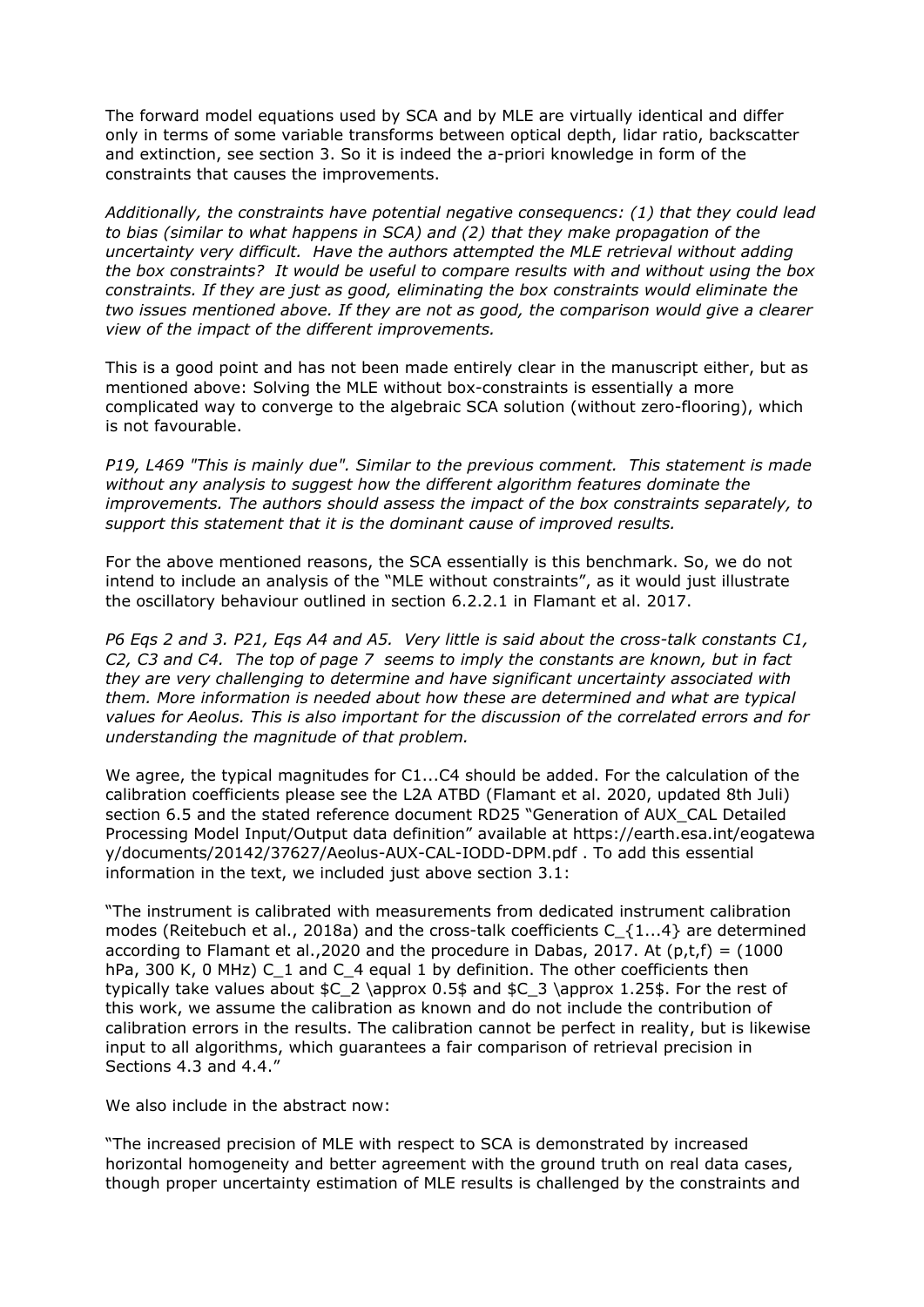the accuracy of MLE and SCA retrievals can depend on calibration errors, which have not been considered."

*p10-11 L294-304, two approaches to error quantification. While in general I like the idea of analytical propagation of errors using sensitivity analysis, the propagation is seriously challenged by the difficulty of representing the impact of the constraint in the propagation equation. I'm not very convinced by this method of rescaling the variance and assuming the correlation is unchanged (Appendix C, near P23 L575). Can it be explained more clearly why the correlation matrix should remain unchanged? Also, using the lidar ratio constraint to (potentially) reduce both the extinction and backscatter error bounds separately gives an impression of circularity. The authors should add rigor and validation to make this method more convincing.*

#### see statement of the author's

*P25 Figure D1. Although the Monte Carlo methodology is discussed, it seems that the results of the Monte Carlo approach are only shown in Appendix D without any analysis or discussion. These should be promoted to main text and properly analyzed.* 

The uncertainties in the Figures 2 and 3 are from Monte-Carlo assessment, which is in the main text already. We now refer to it explicitly with having changed line 295 to say "A Monte-Carlo approach as in Xiao et al. 2020 is applied to classify the uncertainties in simulation results in sections 4.1 and 4.2." We also promoted modified versions of D1 and D2 to the main text in conjunction with a more detailed discussion, see coming answers below.

*Both methods are available for the simulation cases, so I'd like to see a comparison of the analytical (Appendix C) method against the Monte Carlo results for the simulation cases, which might bolster my confidence in the analytic method.* 

### see statement of the author's

*It would also be useful to compare the propagated uncertainties with and without the adjustment for the constraints, to see how big this impact is.*

Typically, the extinction uncertainty estimate is reduced because the uncertainty of the extinction is usually much higher than 200sr times the uncertainty of the backscatter.

*The authors say a Monte Carlo approach is not feasible for the measurement cases, and I think this refers to the fact that they cannot vary the true measurement error. However, it is certainly possible to simulate measurement noise from the measurement error covariance matrix, S\_y. Using these simulated measurement errors in a Monte Carlo approach would give an accurate view of how S\_y is propagated through the retrieval, more immediately convincing than the method in Appendix C. So, going further, I'd like to see a Monte Carlo propagation of S\_y, which could be used to validate or replace the current propagation.* 

We cannot follow this point well. What we have is the Forward model  $y = F(x)$  going from the state space x to measurement space y. Now, what you suggest is to propagate y errors through  $y = F^(-1)(x)$ , which contains the implicit function  $F^(-1)$ . Finding this implicit function locally is the problem we solve time-consumingly via optimization already. So, if we understand correctly, you suggest to estimate the error via multiple runs of the minimization procedure with artificially added noise from S\_y to the already noisy signals S? This artificially increases our noise amplitude and makes it necessary to run the minimizer (at least 20 times) more often, which we find to be unfeasible effort for the operational product.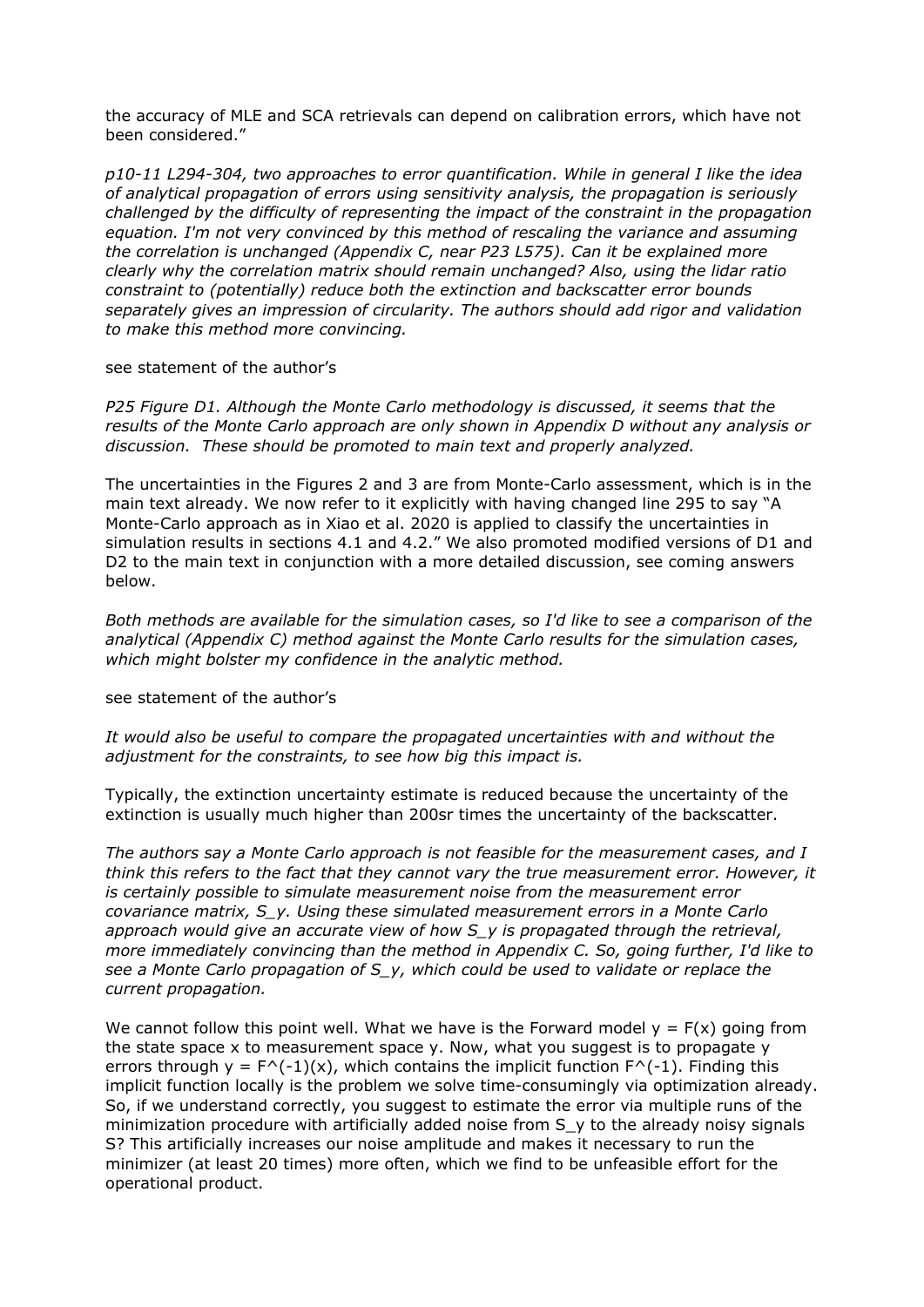*P17, Figure 5 (also figure 6). I can't understand which error bounds are shown in Figure 5 and Figure 6. The descriptions "lower error bound" and "upper error bound" are confusing because they don't match any description in the methodolgy, and they are possibly inaccurate as well. Another terminology should be seletected, preferably one that reflects the descriptions in the methodology section. The two sets don't seem to be the "two approaches" introduced on P10-11. Are they instead two formulations of the analytic propagation of errors using different characterizations of the measurement error S\_y? Is the "upper error bound" the propagated uncertainty from Appendix C? (If so, calling it an upper error bound is particularly problematic since the Cramer-Rao inequality characterizes a lower bound, not an upper bound). And how is the "lower error bound (Poisson)" calculated? I don't see that in the manuscript.* 

# see statement of the author's

*If indeed the one labeled "upper error bound" is the one produced in this analysis, and the one labeled "lower error bound" is the standard one for SCA and midbin-SCA, then another emergent theme of this analysis is that the uncertainty of the standard algorithms is inaccurate as well. This should be highlighted in the manuscript as another primary impact of the new algorithm.*

That is right. Finding the most representative errors in SCA and SCA MB estimates is under current investigation at Meteo France. That means, that the presented Poisson error estimates for SCA and SCA MB are also to be validated. This is why we decided to use signal uncertainties calculated as in Appendix B in the first place for MLE.

*P1 L8 "algebraic inversion scheme to a (partly) ill-posed problem and therefore sensitive to measurement noise". The sentence should probably be reworked. "(partly) ill-posed" is not really informative, and even a well-posed inversion is sensitive to measurement noise.* 

This statement was based on the work of Pornsawad et al., 2008: "But From a mathematical point of view Eq. (1) is a Volterra integral equation of the first kind, which is ill-posed." We find this wording misleading as well and thus decided to drop "ill-posed" throughout our text.

*P3, L78-79. I think the sentence should be split up into multiple sentences that clearly list the factors that led to poor results in the SCA (there are at least two, I think: the correlated noise and the incorrect removal of negative extinctions) and the factors that lead to improvements (coupled retrieval, using the measurement error covariance matrix in the retrieval, box constraints), and to explain their causal relationships. In particular, I believe it is incorrect to suggest that the box constraints are responsible for eliminating the correlated noise issue, as this sentence seems to say. Instead, I think the bias is avoided by using the measurement channels and their error covariance matrix in a coupled retrieval.*

We keep this sentence as it is but added the respective reference to the zero-flooring and averaging operations in SCA within Appendix A. Without the box-constraints, the MLE would not 'know' which fraction of any signal value likely corresponds to noise, therefore, in (A7) and (A8) the MLE would be 'blind' and not be able to improve anything.

# *P4, L130. How is the grid spacing chosen? What are the typical values?*

The range bin sizes are typically coarser at high altitudes and finer close to the ground but change several times per orbit and area of interest, which makes it difficult to generalize. For better readability we changed this sentence to "Individual, vertical range bin sizes can be independently varied between 250 m and 2000 m in steps of 250 m, while remaining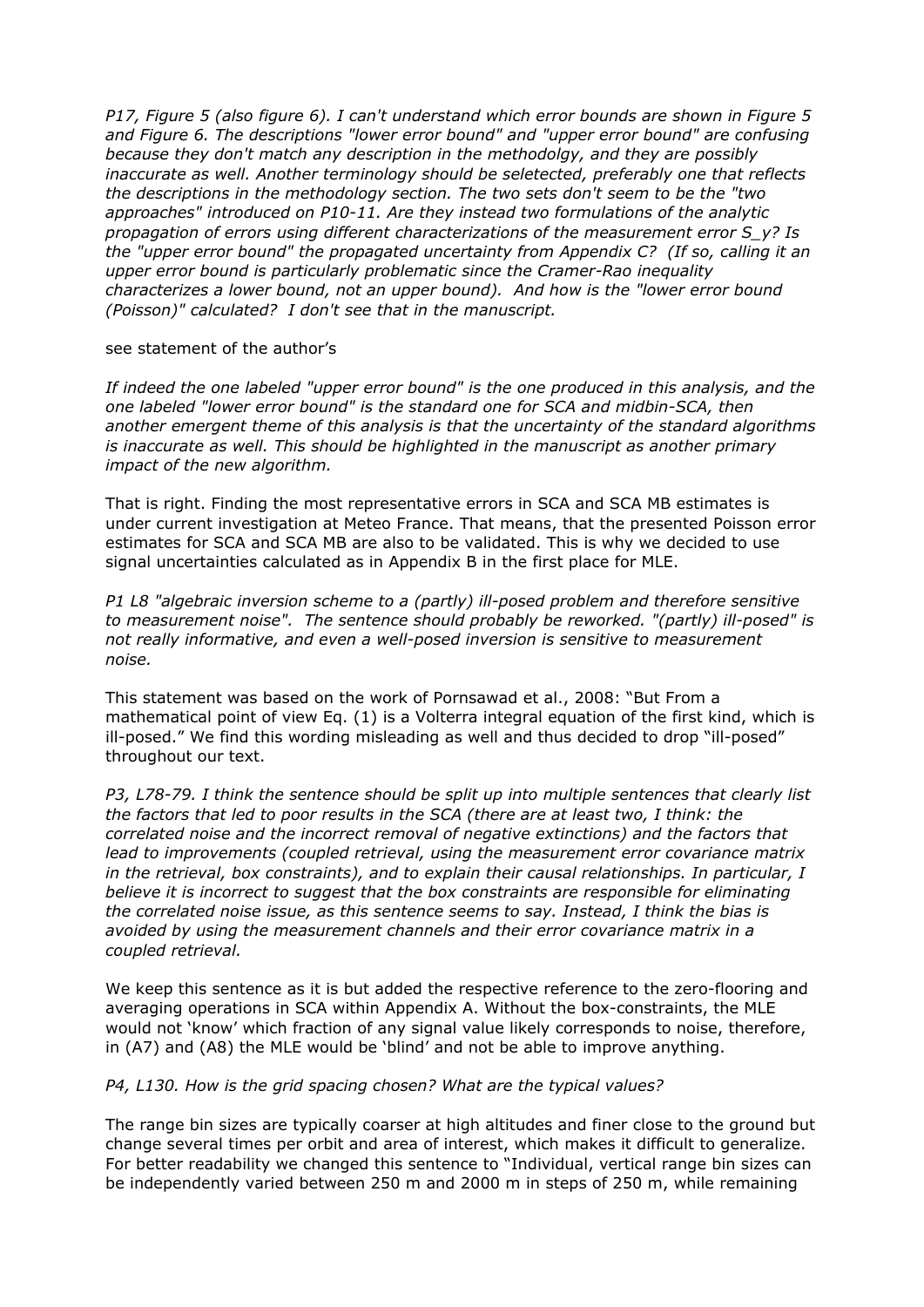limited to a total number of ACCD rows and hence vertical range bins of 25 per column."

*p7 Eqs 9 and 10. The minus sign in the denominator does not appear in Flament et al 2017. The rest of the equation looks similar but with a few more algebraic steps. I think it is otherwise correct, but I would like the authors to double-check to be sure.*

Thanks for spotting this error; the minus sign has been corrected and the equations have been double checked.

*p7 Eqs. 9 and 10. It would be helpful to have a sentence or two summarizing the derivation of the quoted equations; for example, an explanation that the equation includes an expression that explictly integrates the transmission over an extended vertical bin.* 

For better reading flow we changed the line above these equations to say: "The following approximations for the range corrected signals (5) and (6) are made by using the mean bin properties from above, see equations (6.35)-(6.36) and definitions above in Flamant et al., 2020:" We hope that clarifies? We are sorry but we cannot repeat all derivation steps from Flamant et al. as this would not add value to the manuscript. The message here is, that the identical SCA forward model equations are used (with transformed variables).

*p8 near the the end of section 3.1, it would be good to have a sentence or two discussing the anti-correlated noise that's mentioned in the Appendix. This seems like an important point that is referred to both in the introduction and later, so it should be described in the main text with enough detail so a reader knows what it is about.*

It is not too important and was purposely placed in the Appendix to compress the main text of the manuscript. The main insight after the algebra in 3.1 should be that the backscatter and extinction depend on both Sray and Smie at the same time.

*P9 L232. I'd like to know more about how the box constraint is implemented and specifically whether it may negatively impact results. Could it potentially bias the results (by perhaps producing a disproportionate number of solutions near the boundaries) or affect their precision of the solution (via a variable transform that changes the gradients near the solution and near the boundaries)?*

We are no experts in this either, but these details of the L-BFGS-B algorithm can be found in the work of Nocedal et al. and Zhu et al. (as referenced) on http://users.iems.northwestern.edu/~nocedal/lbfgsb.html, which is underlying the scipy.optimization package.

*p9 242. "future developments". This is really more of a response to another reviewer, but I just wanted to say that I support the authors' decision to perform single profile retrievals without including horizontal scene smoothing. It makes sense to explore the simpler solution first. Furthermore, not requiring scene continuity for the algorithm means that scene continuity can be used as a check on algorithm performance.*

We thank you for your remark and fully agree with this position, as otherwise no conclusion could be drawn from the comparisons in Figures 5 and 6.

*p9 L250 As I mentioned, I believe that using the measurements and their appropriate measurement error covariance matrix is largely responsible for avoiding the bias due to the correlated errors in the cross-talk corrected signals. Do the authors agree? If so, this paragraph might be a good place to highlight that.*

On the contrary, we will need to highlight that the a-priori information in the forms of the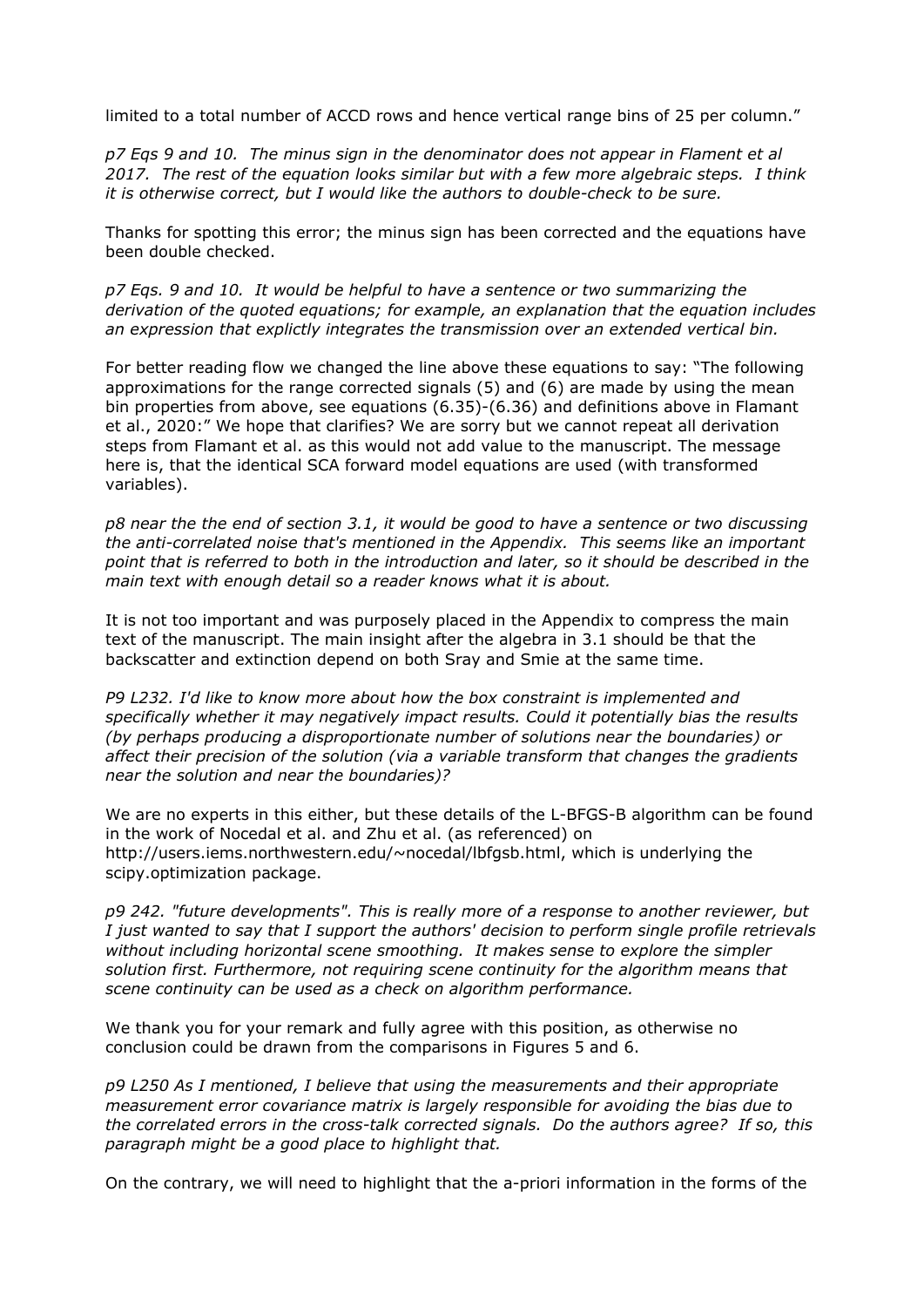constraints is responsible for the noise suppression capabilities. This we hope to have accounted for with the additional text added according to comment on P3 L77.

*p10 L272-275. Is there anything in the current algorithm that addresses the bias from partially filled bins? If not, is the current algorithm compatible with the strategy implemented by Flament et al. 2017?*

No, we do not follow the strategy of the ICA, that is why SCA is used as a benchmark. While the approach reads promising, the ICA has essentially too many degrees of freedom to yield useful results and is not currently developed any further (see Aeolus L2A user guide in ESA resources) due to its very poor performance. In the data product, the only columns that seem reasonable are basically almost unchanged copies of the SCA results. Consequently, no effort has been made to tailor this implementation to the ICA. Already with the SCA, one could criticize that the effective resolution of extinction coefficients is expected to be coarser than the range bin size itself.

*p10 L290-292. There appear to be three rather weak arguments here to justify not using an a priori covariance matrix such as called for by OE. The weakest part of the argument, in my opinion, is saying that the algorithm has no prior information or regularization. In fact, the constraint is prior information and does provide regularization. If the authors believe the influence of the constraint is significant (which I think they do, because they attribute the improved results largely to implementing the constraint), then even suggesting that this is a weak constraint would not be justified. Therefore, the authors should acknowledge that the constraint plays the role of prior information in the retreival, but they chose not to cast this constraint in the terms required by optimal estimation, because that would require a different (probabalistic) form for the prior that isn't compatible with the desired form of the constraint. In my opinion, that is a reasonable reason to use constrained MLE rather than OE. (However, the choice leads to difficulties in working out the correct way to calculate the impact of the constraint on the uncertainties, which I discussed in the "Major" section).*

Do you rather mean lines 231-232? We fully agree with your understanding of the matter. What we meant was that we do not have an explicit term in the cost function. We highlight the importance of the box-constraints but also added after (14): "[...] with boxconstraints on lidar ratio, which is prior information that cannot be exactly represented by OEM."

*p10 L295. Some clarification would be helpful here about the simulated measurement noise. Is it simulated as gaussian with the variance determined from Appendix B, or is it simulated with various separate error components? Which components are included?*

The information on which error components on the signal noise the simulation results include can be found in the beginning of section 4. These noise components are to the best of our knowledge modelled realistically, not just added up variances.

*p12 L347-349. While I certainly agree that filtering negative results would cause a high bias that is worse in bins with low SNR, I can't clearly follow the explanation in this part of the text and I don't see a particularly clear indicator that they are triggered by the shift from coarser high-altitude bins to finer low-altitude bins as implied by the text. Can the explanation be clarified?*

According to Reviewer 2 we promoted a modified version of FIg. D1 into the main text, which we now refer to for clarity of the statement. You can see the locally highest extinction coefficient biases at 2 and 13 km altitudes in Fig. D1 exactly where the range bin settings change. An exception is the zeroth bin of course, since it is always normalized to zero extinction in SCA.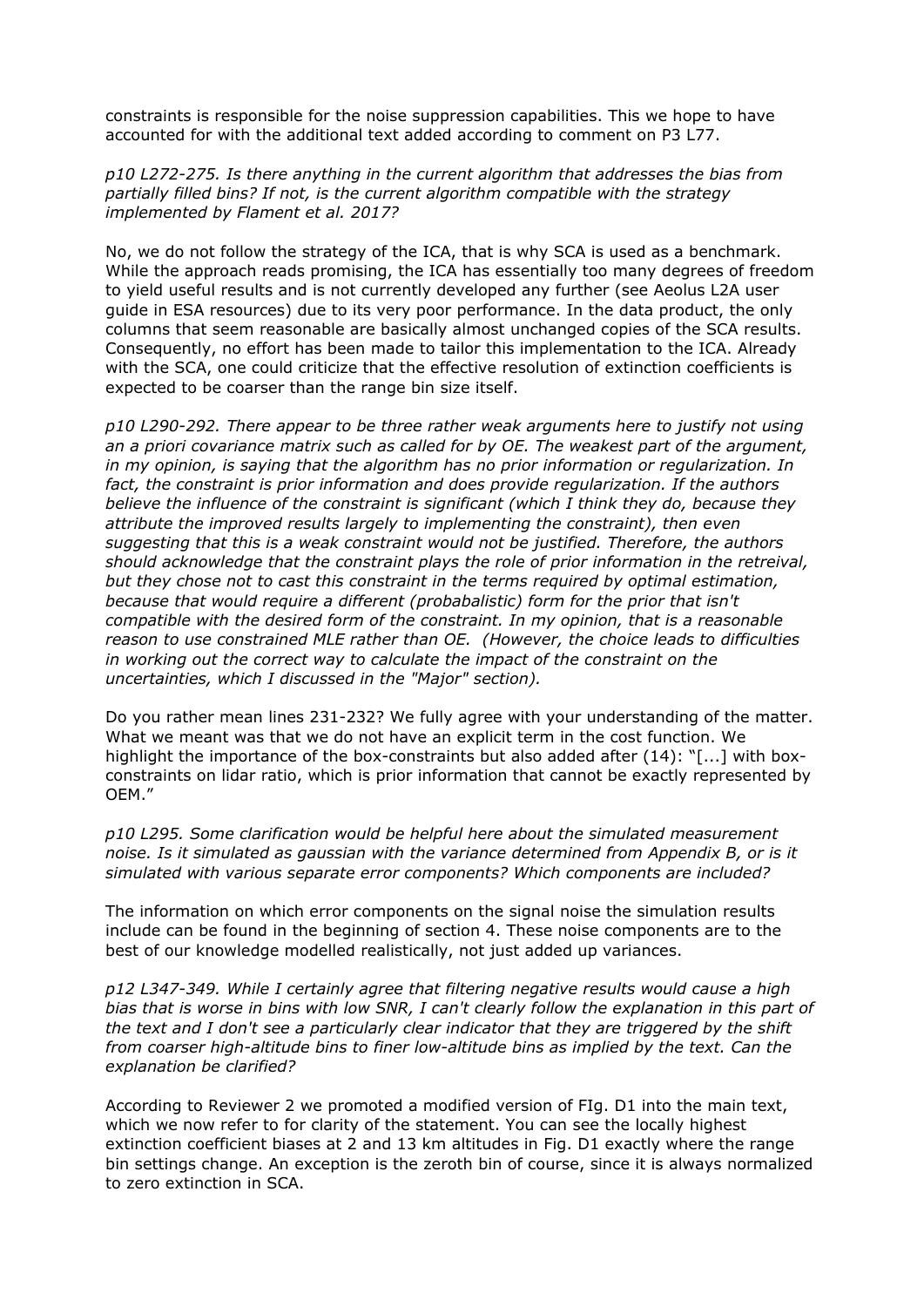*p12 L354. The indicator from the averaging kernal is a good idea. Is there a quality flag in the data product related to this? It would be nice if this indicator were included in the plots to show which bins are not trustworthy. This would be particularly useful in Figure 4, for instance, where I am curious to know if the bins below the lofted aerosol are reliably retrieved. This curiosity is fueled by the fact that CALIPSO's 532 nm data frequently misses the aerosol at the bottom of attached layers due to attenuation, making them look lofted. The HSRL capability should act to prevent this problem given sufficient SNR, but on the other hand, attenuation at the shorter wavelength of 355 nm would be worse. So, to be sure, it would be good to see some indication from the retrieval algorithm that the lack of aerosol below the apparent plume bottom is reliable.*

The values that cannot be retrieved are padded with -1 in the data product. Usually, this regards only the lowermost extinction bin. Regarding the bins below the lofted layer: We do of course see increasing error estimates with increasing distance from the satellite but we fear we cannot say if the layer does only appear to be lofted in both Aeolus and CALIPSO data or if it is lofted for real.

*p12 L354. "The extinction bin closest to the ground cannot be well retrieved." Is this true in general, or specific to this case?*

True in general, due to the set of the used equations. We added the word 'generally' to the text for clarity.

*p12 L357 "Otherwise". I'm confused by this sentence, and not sure if I'm confused by content or just the wording. Does "otherwise" indicate the strategy of taking the mean lidar ratio? I agree that taking the ratio of the mean extinction and backscatter is a better strategy than the mean lidar ratio and will give potentially different results, since lidar ratio for small extinction and backscatter is not as reliable as when the SNR is higher. But why is the mean lidar ratio contaminated by the first guess? And how does taking the ratio of mean extinction and backscatter avoid the influence of the first guess?*

This overlaps with a point that Reviewer 1 made as well. So the problem is the following: Whenever the retrieved aerosol optical depth L\_p is very low, the influence of the lidar ratio estimate on the cost function becomes increasingly insignificant, until L\_p becomes zero and no lidar ratio can be provided at all (these are not included in the statistics). Wherever L p is very low, the lidar ratio has a high error estimate and some may remain close to the first guess, which then seems to act as an 'implicit a priori' (see https://doiorg.tudelft.idm.oclc.org/10.1029/JD095iD05p05587, end of section 7). What our paragraph wants to say is that, if lidar ratios were averaged without weights, then the first guess would contaminate the statistics. In the shown simulation case, this would only affect the statistics when only bins with retrieved backscatter coefficients below  $5*10^(-2)$ (Mm sr) $\wedge$ (-1) are considered.

So eventually we propose to replace the sentence "Otherwise, the first guess of  $\gamma_{\text{gamma}}$  { $|1,p\rangle$ =60\$ sr would contaminate the statistics for MLE, e.g.,  $\text{mean}(\\alpha_p/\beta_{||,p}) \$  would be biased towards the first guess." with "[...], in order to disregard the influence of bins with nearly vanishing aerosol optical depth, for which no reliable lidar ratio can be retrieved."

Additionally, lines 360-361 and lines 380-381 are omitted, because they are more confusing than helpful.

*Figure 2. What is the explanation for the low bias in the median lidar ratio from the MLE for the lowest bins?* 

The pdf of MLE backscatter is asymmetric here, due to the positivity constraint. Hence, the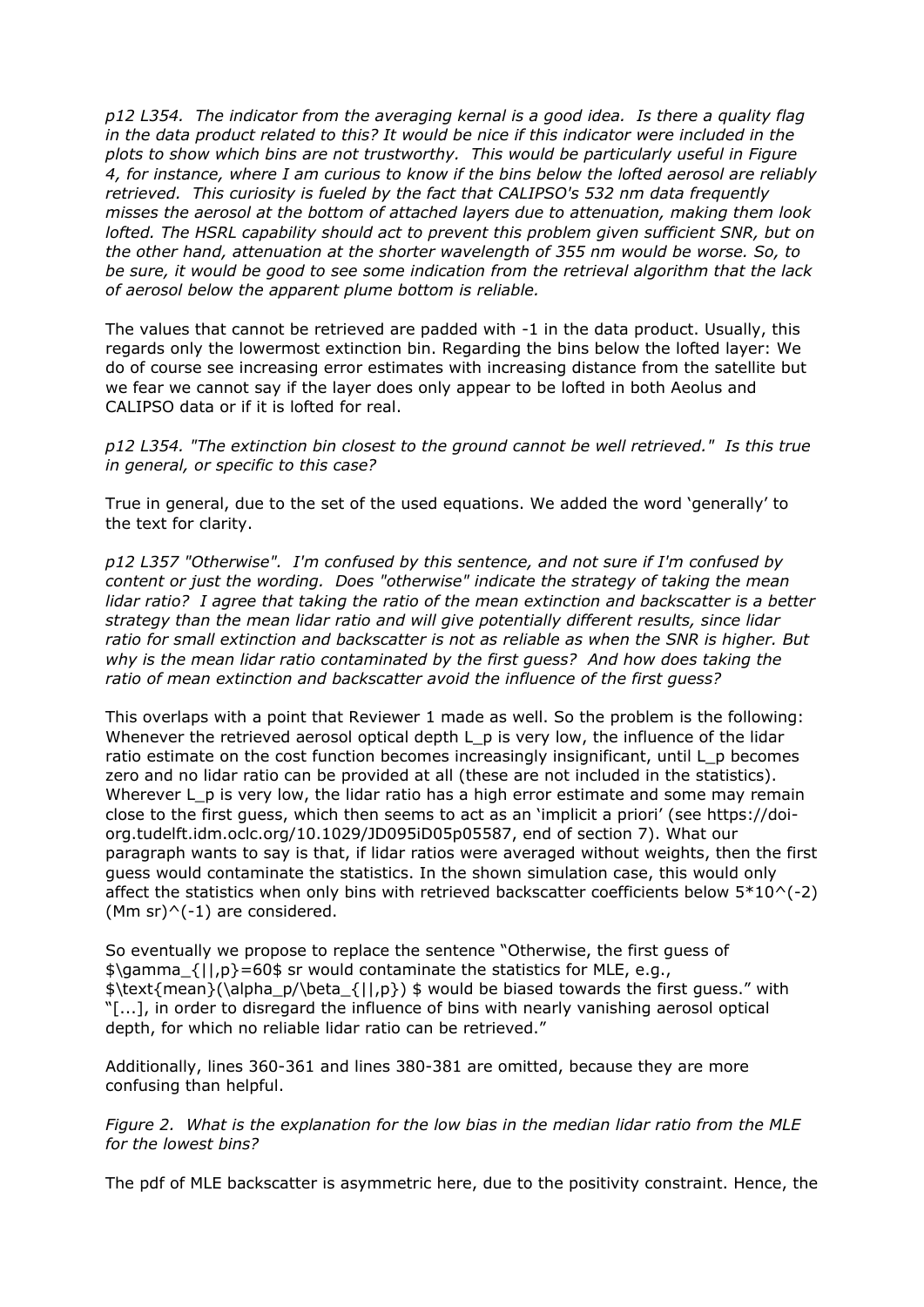### median is not equal to the mean.

*Figure 2-4 and D1: The line plots are so small that I can't see important information. The data are particularly important below about 2.5 km where there is significant aerosol, but this is a very small portion of the plot and not readable due to its size and the closely spaced grid lines. Specifically, the lowest bin is called out in the text, but it is so small I cannot see the data or error bar for that lowest bin in the line plots. Please include inset boxes to show the line plot data in the lowest 2.5 km, or a second set of line plot figures that show only the lowest 2.5 km, or in some other way improve the visualization of the lowest 2.5 km.* 

This is a really good point for consideration. So we now adjusted the font size in the mentioned figures to match better with the text and also provide and discuss an overhaul of figure D1 in section 4.1, in which inset boxes make this information on biases and errors accessible.

*p14 L362. The reduced uncertainty from the new retrieval compared to the SCA should be discussed and quantified. I think the new retrieval probably produces usefully smaller uncertainty, but the fact that the figures are so tight makes it nearly impossible to see the region where there is significant aerosol below ~2.5 km, and I can't even tell if the error bars are smaller than 100%. A discussion of uncertainty results is just as important as the mean tendency of the profile, because, for example, a profile that "looks right" but is indistiguishable from 0 everywhere due to its uncertainty would be rather useless.*

According to the remark above we considered your feedback and added a more detailed discussion in 3.1 by including: "In order to better illustrate this, the bias \$(\text{mean}(x^{\*})-x\_\text{true})/x\_\text{true}\$ and relative error \$\text{std}(x^{\*})/x\_\text{true}\$ for all retrievals with respect to the true profile are presented in Fig. D1. Here, the maximum backscatter coefficient bias in the aerosol layer below 2 km is reduced from about 43\% with SCA and SCA MB to 27\% with MLE. This bias seems to be triggered by the refined range bin setting below 2 km. For the origin of this bias we can think of two causes: Firstly, the violation of the hypothesis of uniformly filled bins due to the strong gradient in aerosol concentration and, secondly, the nonlinear way the backscatter coefficient is calculated from

 $\phi_{\delta_{1},p,i}=Y_i\beta_{m,i}/X_i\$ . because here \$mean(\beta {||,p,i})\$ will become biased high increasingly with increasing uncertainty of  $$X$  i\$. The relative error in backscatter coefficients is consistently lower for MLE compared to SCA; In the most interesting area below 2 km the relative error in backscatter coefficients reduces to 50\%-30\% with MLE compared to 120\%-50\% for SCA, while MLE performs only slightly better than SCA MB."

# and

"The MLE retrieves the least biased extinction coefficients over the whole profile with standard errors up to a magnitude smaller than SCA midbin product, see Fig. D1. Retrieved extinction coefficients are all biased high in the area below 2 km, with maximum bias of 500\% for SCA, 110\% for SCA MB and 70\% for MLE. Between 1.5 and 0.5 km altitude, the biases are comparable in magnitude with about 30\%. Concerning the relative extinction errors, an improvement by a factor of about 1.5 to 2 in comparison to SCA and SCA MB is achieved by MLE in the lowermost 2 km. Though the relative error is on the order of 100\% or greater in all cases."

# *P14, L366. Is this number a typo? exp(-2\*0.4) = 0.45 not 0.38.*

This has to do with Aeolus viewing angle of about 35 degree off nadir. This means  $exp(-2*0.4/cos(35deg)) = 0.38$  from the instruments point of view.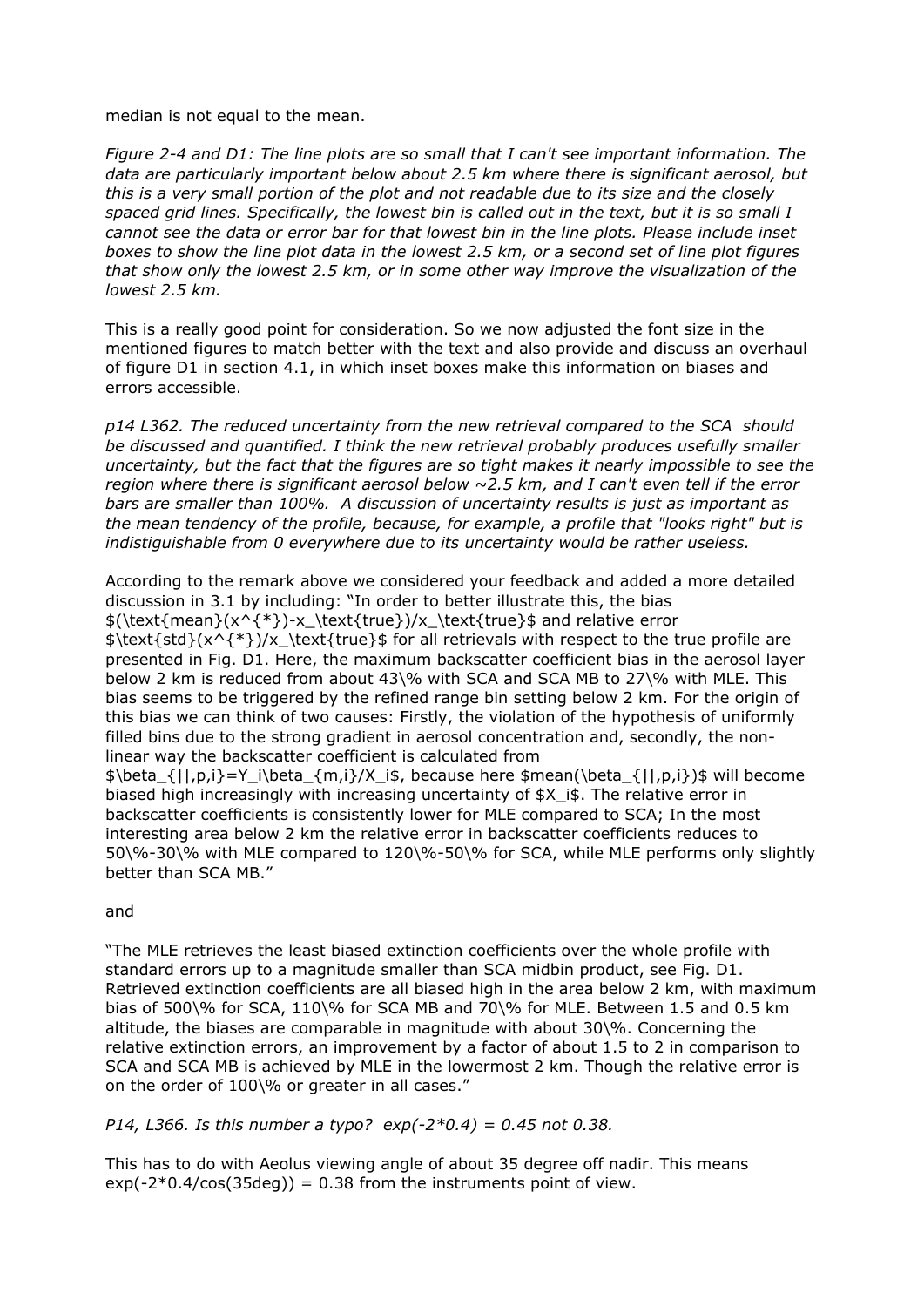*P14, L369-379. It seems that it's not just delayed (i.e. slow decay below the cloud) but the cloud is smoothed into the regions both below and above. In other words, it looks like the effective resolution of the extinction is much less than the backscatter, which make sense since it takes at least two measurements to calculate a derivative. Is there any attempt to calculate backscatter on the same coarser resolution as extinction to produce the lidar ratio?*

The phrasing of delay regards the curtain plot in row 3 of Fig. 3 in which you can see that the onset of the cloud is positioned at the ground truth for MLE but is delayed by a bin in SCA. We now properly indicate this in the text. The slow decay below the cloud must be a result of the zero-flooring and the noise in SCA, as we cannot see it in SCA MB and MLE. MLE relies on the same forward model and should therefore have identical effective resolution, but due to the limitations of MLE as compared to OEM, we have not determined any effective resolution.

*P15, Figure 3. It appears that the bias in the mean backscatter below the cloud is actually worse in the MLE than in the SCA and SCA-midbin results. This should be discussed.* 

By promoting figure D2 into the main text, we also added some more detailed discussion and included this observation. "A distinct feature of the MLE result is the bias of up to 100 \% between 2 and 8 km altitude, which might be introduced by the positivity constraint in conjunction with high noise. However, the bias in the area of interest below 2 km is found to be the lowest in the MLE case."

#### *P19, L449, what causes missing values in SCA midbin?*

These values are flagged out in the operational processing since they are negative. This is the case only in this figure, but has been suppressed in the generation of the end-to-end simulation statistics. For future reprocessing campaigns it is planned not to flag negative values anymore.

*P19, L458, Lidar ratios aren't shown in the figure for the Real Data Case II, as in other cases. Better to show them, if possible.* 

The individual lidar ratio estimates on single bins are basically so noisy in the SCA cases, that this would be of no value for the reader (with zeros and negative values also due to this backscatter-extinction delay problem), therefore we provide only the calculation. We referred to this noise problem in the text already.

*P19, L459-460, Is this comparison between copolarized lidar ratio from AEOLUS to total (co- and cross-polarized) lidar ratio from Polly? This is not the best option. Since Polly is also sensitive to polarization, wouldn't it be possible to calculate copolarized lidar ratio from Polly for a more direct comparison? In any case, it should be clearly stated what's being compared.*

The Polly results provided by Holger Baars do mimic the Aeolus range bin settings and the co-polarized lidar ratio that Aeolus sees. We replaced all mentionings of lidar ratio in the text with co-polarized lidar ratio, because this was not made clear before.

*P19, L461. It seems strange that the quoted uncertainties are from the Poisson method that the authors are hoping to replace. It would be better to quote uncertainties from the method that the authors think are more represenatative.*

see statement of the author's

*P 20, Figure 6. Is there an uncertainty bound available for the "ground truth" (which is*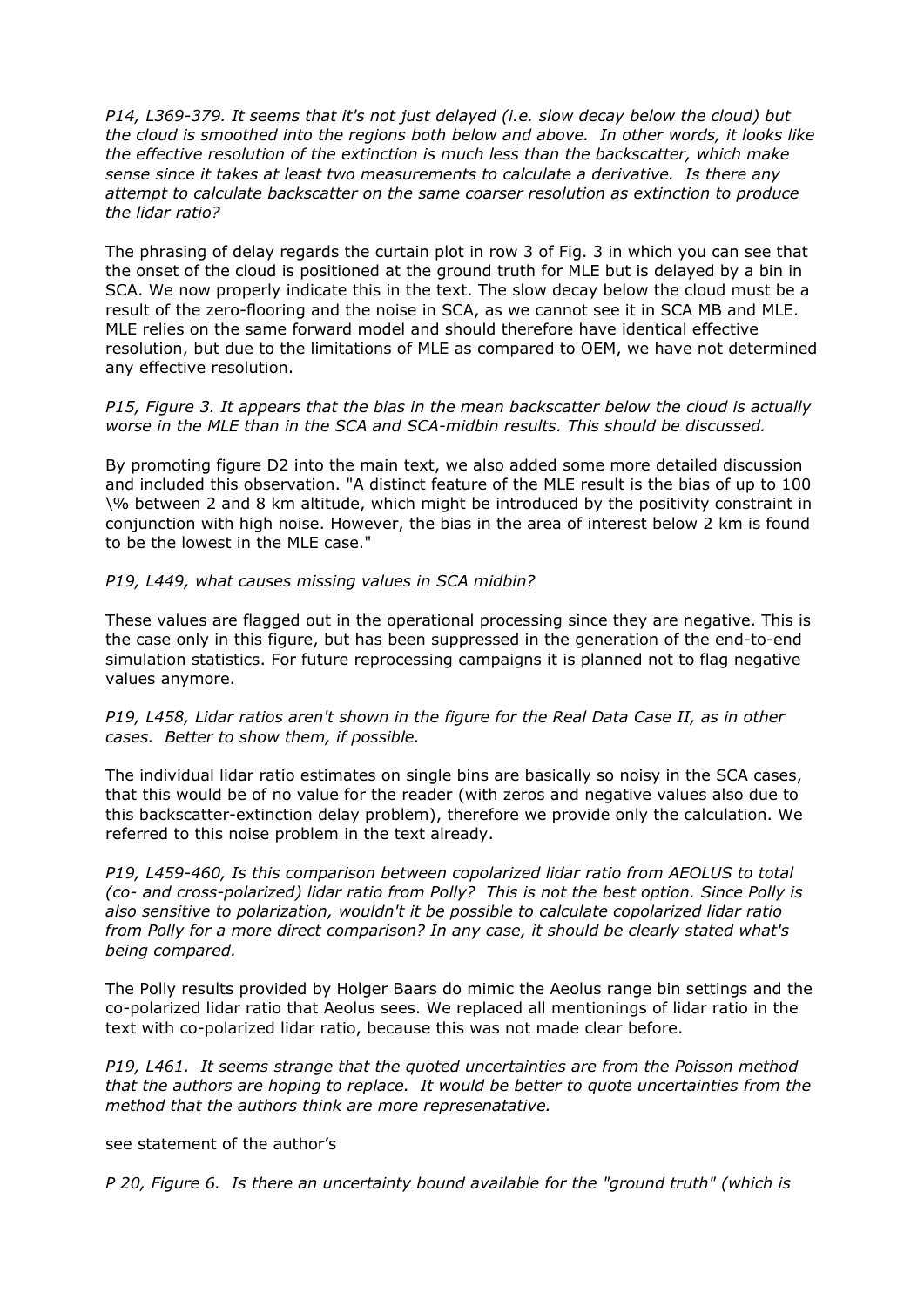*also a retrieval)?*

We are sorry, but this uncertainty has not been provided.

*P20, Eqs A2 and A3 are difficult to mentally derive from the previous step. It would be helpful if more intermediate steps were added to make it clearer how the equation is derived. The appendix is a good place to do this.*

This line has been edited the same way as in comment on p7 Eqs. 9 and 10.

*P22, L538. This point about anticorrelated error is interesting and informative. However, some parts of the discussion are confusing. For instance, Eqs A7 and A8 show that an error spike in one measured channel gets distributed in an anticorrelated way into the corrected signals. But how does it follow that there is correlation (or anticorrelation) in the errors in backscatter and extintion? It seems logical that if the errors in the two corrected channels are anticorrelated, the ratio would tend to be biased low, so the backscatter would tend to be biased low. However, the error in the extinction would not be correlated with it, because extinction derives from gradients in just one of these corrected channels.* 

What we meant to express here is rather that:

 "This means, e.g., that one noisy value in the Mie (or Rayleigh) channel disturbs both backscatter and extinction coefficients. That also implies that if an unphysical, negative value is obtained in one bin for backscatter (or extinction) in the final result, then the value for extinction (or backscatter) is definitely disturbed as well, whether it lies within physical bounds or not."

This apparent additional information, which lies below the surface so to say, is not used after the SCA has been applied once. The text above now replaces: "Thus, whenever a negative extinction coefficient is found in bin \$i\$, this indicates a spurious estimate of the backscatter coefficient as well (although it might appear to be well in physical limits) and vice versa."

*P23, L557, I suggest replacing "in spirit" with something more informative, such as "except with an adaptation to account for the impact of the constraint"* 

We decided to drop this phrase.

*P23, L561. It's not true that no a priori knowledge is imposed. The box constraints are a priori knowledge.*

Thanks, we changed "a-priori knowledge" to "explicit a-priori term" to be more concise.

*P25 Figure D1. "Bias" and "standard error" should be defined in equations.* 

This has been promoted into section 4.1. See answer to p14 L362.

*Title. The title would be more informative if it contained the word "aerosol". For example: Optimization of Aeolus Aerosol Optical Properties Products by Maximum-Likelihood Estimation*

This is a good point that was also made by Referee 1, so we aim to change the title to indicate that out investigation does not concern optical properties possessed by Aeolus.

*P1 L1. Typically "embarks" is not used this way, and used only for the much narrower circumstance of a person getting on or off a vessel or starting a journey. It could be*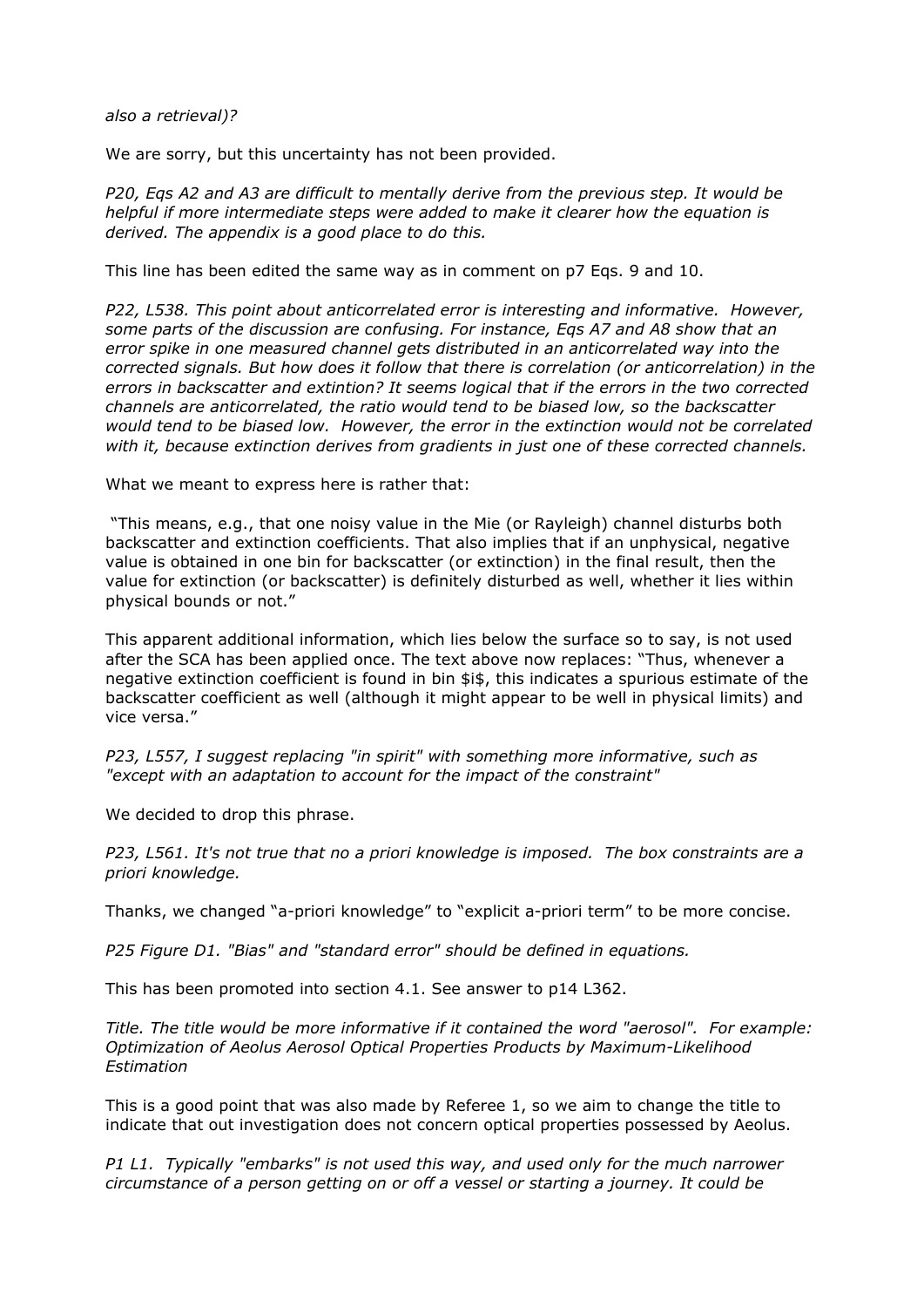### *replaced with "includes"*

We decided for "carries".

*p3 L69-70. I'm not sure I understand what is meant by "well located". Does this mean retrieved at finer resolution? (Perhaps not, because if so, it still doesn't quite make sense. I understand that extinction and backscatter are retrieved simultaneously on the same grid, but the effective resolution of extinction and lidar ratio will always be less than the finest possible backscatter resolution because it takes at least two measurements to determine a derivative.)*

We modified the sentence to "Thus, the particle extinction may occur only where there is backscatter and [...]"

*P4, L130. Consider adding "irregular grid" to this description. Perhaps here: "in steps of 250m, to produce an irregular grid with a total number"*

We updated this mentioning individually adjustable range bin sizes.

*p7 Equations 5-8. I think the variable names and subscripts could be chosen to better indicate which set of variables are the raw signals and which are the cross-talk corrected signals. It's particularly confusing that the pair with mixed Rayleigh and Mie components are subscripted "ray" and "mie" while the pair where they are actually separate is generic with no mnemonic. Using p and m subscripts for the corrected measurements in 5 and 6 might help. I would also suggest renaming the variables in 7 and 8 to avoid the ray and mie subscripts on the raw channels (although I know that suggestion might be more controversial because it's based on historical precedent with this kind of instrument).*

We fear that having inconsistent variable naming conventions compared to the main reference (Algorithm Theoretical Baseline Document, Flamant et al. 2017/2020) would further complicate understanding. This way, it is mostly aligned. The only difference is the lowercase s for signals, so to circumvent confusion with the error covariance matrix S\_y (capital).

*p8 L227, I believe the meaning will be clearer if you remove "to account for" and instead say "because additional noise contributions, such as ..., are likely to dominate over the Poisson noise"*

The other contributions are not likely to dominate over Poisson noise, but rather to increase it noticeably and to smear it out in a quasi-Gaussian fashion, so we prefer to keep the statement as it is.

*p9-10, L261-263, I had trouble understanding this sentence until I read the Appendix. It might be clearer to move "scaled" and break the sentence into two: "Here we use the variance measured at 2.9 km resolution, scaled to approximate the noise level in the 87 km bins. This approximation assumes the scene is homogeneous so that all the variability is due to measurement error."* 

Shorter sentences are always favourable, so we adapted the sentence.

*p10 L272-275. I found these few sentences very confusing. I think the authors are saying the extinction bias due to underfilled bins tends to decrease the measured range of lidar ratio, but that this is not a compelling reason to reduce the lidar ratio upper bound in the algorithm, so they end up ignoring the bias found by Flament et al. 2017. If the effect is ignored, then these sentences are somewhat of a distraction and could simply be deleted. If the authors feel that it is important to keep these sentences about the bias due to*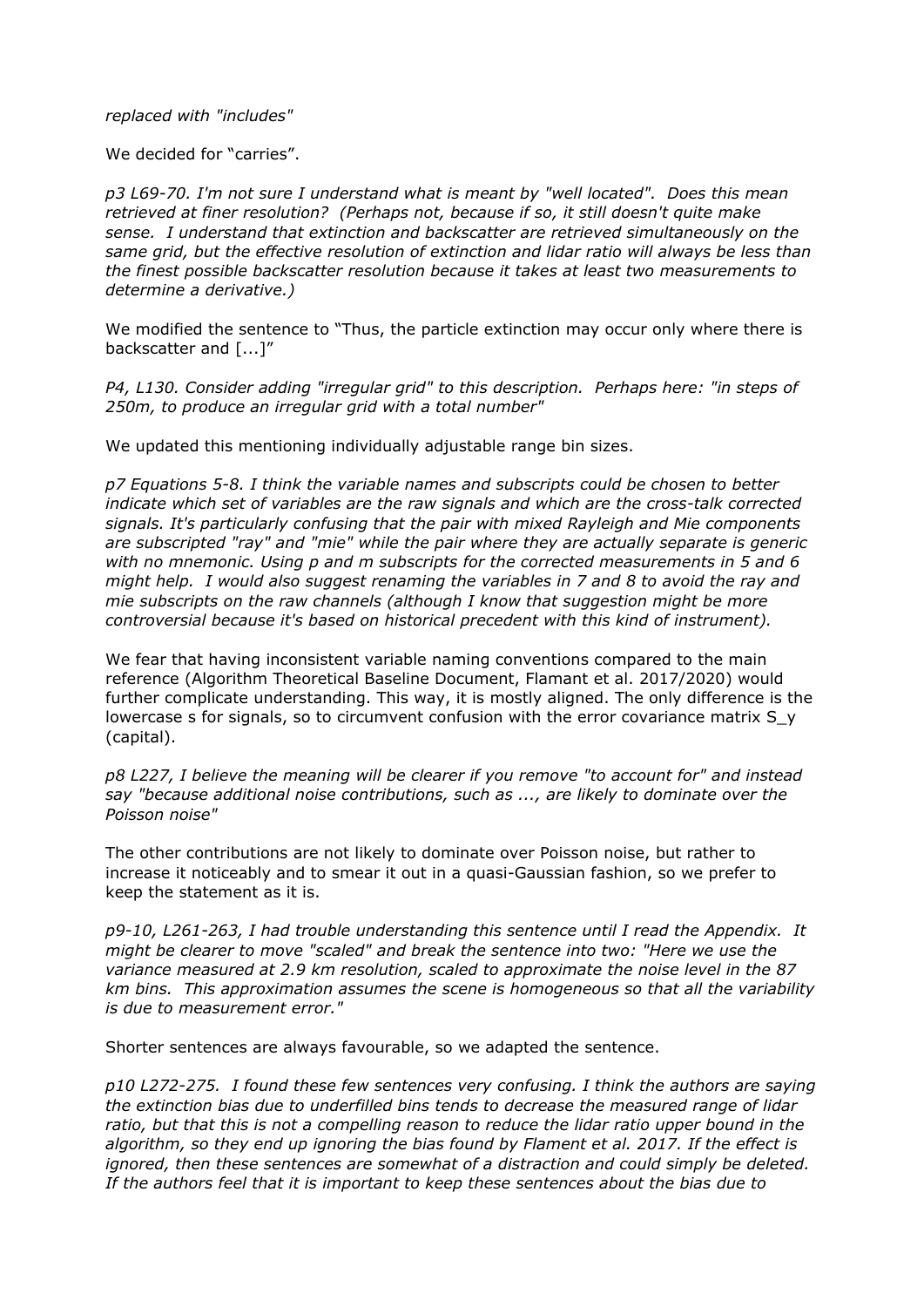*underfilled bins, (and if my interpretation is correct), I think the readability could be improved by (1) signalling the contrasting thought using "On the other hand" (or "In contrast") instead of "Additionally", (2) using "aerosol partially filling a range bin" instead of "different hypothesis on the distribution of aerosol layers within a range bin" (3) specifying "underestimate" instead of "alter" and (4) correcting "co-polarized particle backscatter coefficients" to "co-polarized measurements". That is, the bias due to underfilled bins is a bias to extinction, not to particle backscatter coefficients.* 

We changed the text to: "On the other hand, as shown in Flamant et al. 2017, aerosol partially filling a range bin can easily underestimate the true particle extinction retrieval results by a factor of 16. The applied bounds need to account for these forward model errors by an extra margin."

*p10 L288. Forty or forty thousand? Forty seems more likely, in which case three digits after the decimal point for an integer is a strange instance of false precision (should be just "40"). Or if forty thousand, it should be a comma not a point "40,000" - but in that case, 40,000 is a crazily large number of iterations. What is the typical number of iterations actually required for convergence?*

When just one profile is considered, as in problem (14), then the number of iterations is on the order of 50 (roughly 0.5 seconds on an office laptop) to achieve convergence (an average cost function value per bin below 1). In practice, however, we are interested in solving problem (15) for all profiles simultaneously. In this case about 5000 iterations are required (roughly 45 seconds on an office laptop) to let the cost function decrease in the same way for a whole orbit (roughly 450 profiles). This information has been added to the manuscript.

So essentially, solving (15) for the whole orbit saves us time. Though, on second thought there must be a better converging formulation, but we have had no reference on this. We made an attempt to reformulate our model in terms of  $log(L, p)$ , but the convergence speed did not increase noticeably. It is very likely that a more advantageous scaling exists since the L-BFGS-B algorithm is not scale invariant. Unfortunately we haven't found it and are currently tuning parameters to enhance performance.

*p11 L305 Consider inserting Equations C2 here. The sentence could read "This relation is inverted to produce Eq. C2", and deleting the terminology "Moore-Penrose pseudoinverse" in the main text, since it's more understandable in the Appendix where it is explained more completely.*

We dropped the phrase regarding the Moore-Penrose pseudoinverse and changed it into a reference to equation C2.

*p12 L339. "optically thin" rather than "thin"*

Adopted.

*Figures: I hope Figures 2-4 will be larger with proportionately larger text. They are quite difficult to read.* 

This has been taken care of.

*P14, L383, I'm not sure what "locks extinction and backscatter to appear colocated" means. Does it mean something like "MLE retrieves extinction and backscatter at the same effective resolution"?*

We changed it into "forces extinction and backscatter to appear colocated", i.e. to appear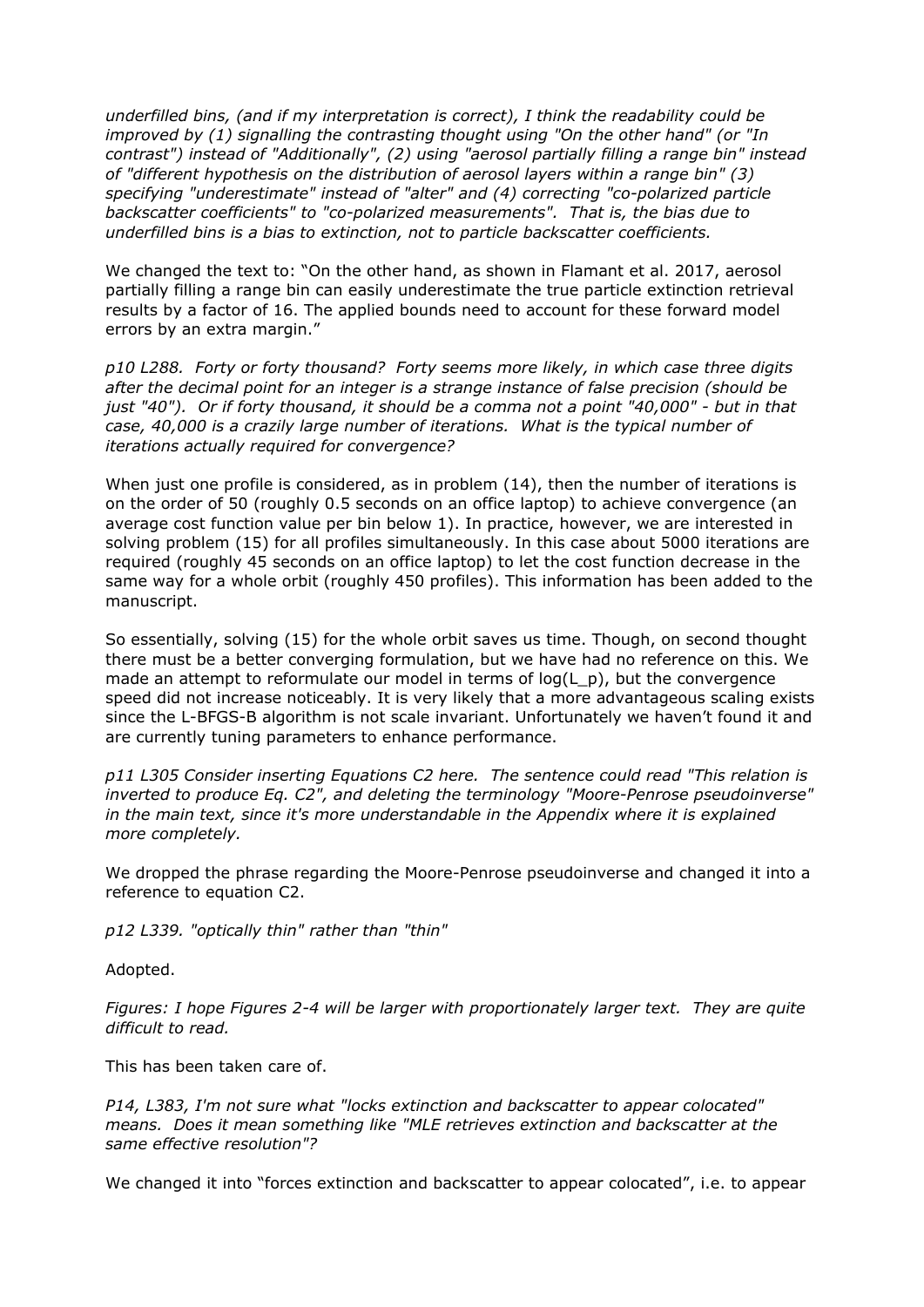together in the same range bin.

*Figure 4 caption. "CALIPSO Feature Mask". Better to use the official CALIPSO product name and be specific: is it the "Vertical Feature Mask (VFM)" or the "Atmospheric Volume Descriptor (AVD)"?*

We are sorry for the sloppy notation, we meant the vertical feature mask (VFM) and corrected the mentionings thereof in the text.

*P17 L408-409. Delete "and it might be horizontally and vertically". It is disrupted, not might be.* 

Done.

*P18 L419. I suggest using "copolarized" rather than "co-polar", to be consistent with how you have described it earlier.*

This is now corrected for.

*P18 L427. Explicitly include copolarized lidar ratio in this sentence: "expected values of copolarized lidar ratio of 80sr - 120sr for desert dust". It would be good to avoid the possibility of these expected values being taken out of context and mistaken for the more usual non-polarized lidar ratio.*

This is now corrected for.

*P18 L431. Replace "all values" with "expected values" and replace "the estimated error ranges" with "the error ranges estimated from Eqs C2 and C3" (or some other phrase to make it clear that it's the error ranges calculated from the new methodology. They do not fall within the "poisson" error bounds.)*

The MLE error estimates have been deleted from the figure and the text.

*P19 L449. ":Hence, " is not the right connector since it implies causality, and consequently I'm not exactly sure I know what is meant. I think the authors are only explaining what was meant in the first part, so perhaps replace with "; that is, ".*

Is corrected for.

*P19 L470. Replace "with this" with "in addition". Again "with this" is usually used idiomatically to indicate a causal relation.*

Here we actually mean to indicate a causal relation, because it is only by the a-priori knowledge of constraints in the first place that noise can be detected and suppressed in a second step.

*P19 L472-474. The flow of this paragraph is interrupted. I suggest moving these sentences about how the coupled retrieval improves backscatter to the earlier spot at L469 immediately after the statement that backscatter is improved along with extinction. The information about the constraints and the anti-correlated noise are separate thoughts.*

We agree and moved the sentence on the reasons for the improvements to the end of the paragraph.

*P21 L499. "the properties above" doesn't make sense here, since no properties have been defined yet in the Appendix.*